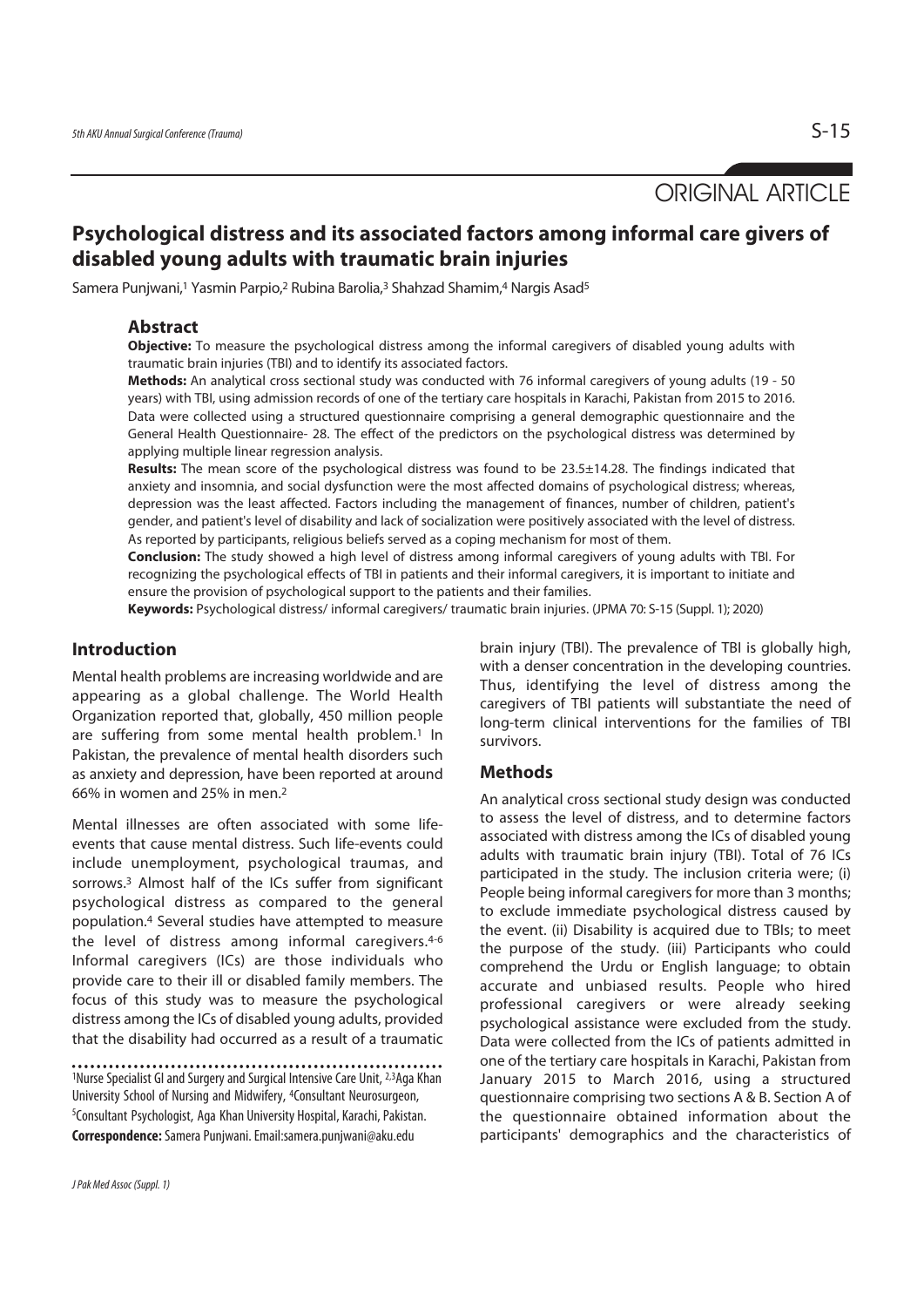both ICs and care recipients. The level of disability of patients was measured by using the Modified Rankin Scale (MRS). It is a commonly used tool to assess disability in neurology patients, with a reported inter-rater reliability of 0.56 to 0.78 and a test- re-test reliability of 0.81 to 0.95.7

Section B of the questionnaire comprised of the General Health Questionnaire - 28 (GHQ-28) which is a widely used screening tool for assessing the risk of psychological disorders and distress in the general population.8 The tool has been translated into 38 languages, including the Urdu language and has been tested for validity and reliability. One study evaluated the Urdu version of GHQ-28 and compared it with its English version and found that it has an acceptable linguistic equivalence to the English version.9 Moreover, it is also significantly comparable (P<0.001) with the English version of GHQ-28 for conceptual equivalence with correlation coefficients 0.41 - 0.80 for the Urdu version and 0.39 - 0.86 for English version.

In this study, GHQ-28 had an acceptable level of overall internal consistency with Cronbach's alpha of 0.7. Whereas, Cronbach's alpha for dimension of somatic symptoms was 0.68, anxiety and insomnia was 0.78, social dysfunction was 0.69, and severe depression was 0.66, respectively.

Permission from the hospital management and the Ethical Review Committee were obtained to access hospital data. An informed written consent was obtained with adequate explanation about the purpose of the study, and the associated risks and benefits of the study to the participants. The participants had the right to refuse and to withdraw from the study during the data collection.

Data was analyzed using SATA version 1.2. Both descriptive and inferential analysis were performed. For all demographic variables, frequencies and proportions were measured for categorical variables and mean and standard deviation were computed for continuous and normally distributed variables. The scores of GHQ-28 were reported as mean and standard deviation. The association of factors identified from literature and the GHQ-28 scores were analyzed using step-wise multiple linear regressions (MLR). Throughout the analysis, the confidence level was taken as 95% and p-value less than 0.05 was considered as significant.

# **Results**

Out of 76 ICs, 48(63.2%) were females. The mean age of the study participants was 42±12.4 years. More than half

S-16 5th AKU Annual Surgical Conference (Trauma)

Table-1: Psychological Distress Scores in all Four Domains of the GHQ-28 Tool (n=76).

| <b>Domains</b>            | Mean  | <b>SD</b> | Range    |
|---------------------------|-------|-----------|----------|
| Somatic Symptoms          | 6.065 | 4.69      | $0 - 17$ |
| Anxiety and Insomnia      | 7.26  | 5.49      | $0 - 19$ |
| <b>Social Dysfunction</b> | 7.22  | 3.18      | $2 - 20$ |
| Depression                | 3     | 4.21      | $0 - 20$ |
| <b>Overall Distress</b>   | 23.52 | 14.28     | $3 - 74$ |

(n 39, 51.3%) of the ICs were parents, whereas, 21(27.6%) were spouses and 16(21%) were siblings, children, or other relatives. 64 (84%) of the participants were married, 9(11.8%) were single, and 3(4%) were widows/ widowers. Most patients (n 45, 59.2%) lived in a nuclear family and the rest (n 31, 40.8%) had extended families. With regard to the education, 34(44.7%) had less than 12 years of education, 15(19.7%) had completed 12 years of education and 27(35.5%) had an education background of more than 12 years.

More than half (n 43, 56.6%) of the participants in the current study had only one earning member in the family. The majority of the participants (n 33, 43.4%) had a monthly family income between 30,000 to 55,000 Pakistani Rupee (PKR) and 24(31.6%) had even less monthly family income, that is, between 10,000 to 30,000 PKR. The majority of the ICs were not the earning members of the family. Among all ICs, 39(51.3%) were house wives and 4(5.3%) were either retired or students.

**Table-2:** Multivariate Analysis of Factors Associated with Psychological Distress in Informal Caregivers of Traumatic Brain Injury Patients (n=76).

| <b>Characteristics</b>                | $\beta$ (SE) | 95% CI                |        | <b>P-Value</b> |  |  |  |
|---------------------------------------|--------------|-----------------------|--------|----------------|--|--|--|
| <b>Management of Patient Expenses</b> |              |                       |        |                |  |  |  |
| Self                                  | 1.0          |                       |        |                |  |  |  |
| <b>Relatives</b>                      | 1.503(0.45)  | $(0.605 \quad 2.402)$ |        | 0.001          |  |  |  |
| <b>Income in PKR</b>                  |              |                       |        |                |  |  |  |
| 10,000 to 30,000                      | 0.893(0.364) | (0.166)               | 1.620) | 0.017          |  |  |  |
| 30,000 to 55,000                      | 0.153(0.335) | $(-0.515)$            | 0.822  | 0.648          |  |  |  |
| >55,000                               | 1.0          |                       |        |                |  |  |  |
| <b>Number of Children</b>             | 0.201(0.066) | (0.069)               | 0.333) | 0.003          |  |  |  |
| <b>Patient's Gender</b>               |              |                       |        |                |  |  |  |
| Male                                  | 0.836(0.066) | $(0.132 \quad 1.540)$ |        | 0.021          |  |  |  |
| Female                                | 1.0          |                       |        |                |  |  |  |
| <b>Level of Disability</b>            |              |                       |        |                |  |  |  |
| No Symptoms                           | 1.0          |                       |        |                |  |  |  |
| Some symptoms/ Slight Disability      | 0.877(0.313) | (0.250)               | 1.504) | 0.007          |  |  |  |
| <b>Moderate to Severe Disability</b>  | 0.567(0.459) | $(-0.350)$            | 1.484) | 0.222          |  |  |  |
| <b>Social Activities</b>              |              |                       |        |                |  |  |  |
| Often                                 | 1.0          |                       |        |                |  |  |  |
| <b>Some Times</b>                     | 0.887(0.386) | (0.116)               | 1.658) | 0.025          |  |  |  |
| Never                                 | 0.399(0.346) | (-0.292               | 1.090) | 0.254          |  |  |  |

Root MSE = 1.0911, Adjusted R2 = 0.4490, ?0 = 1.867, PKR=Pakistani Rupees.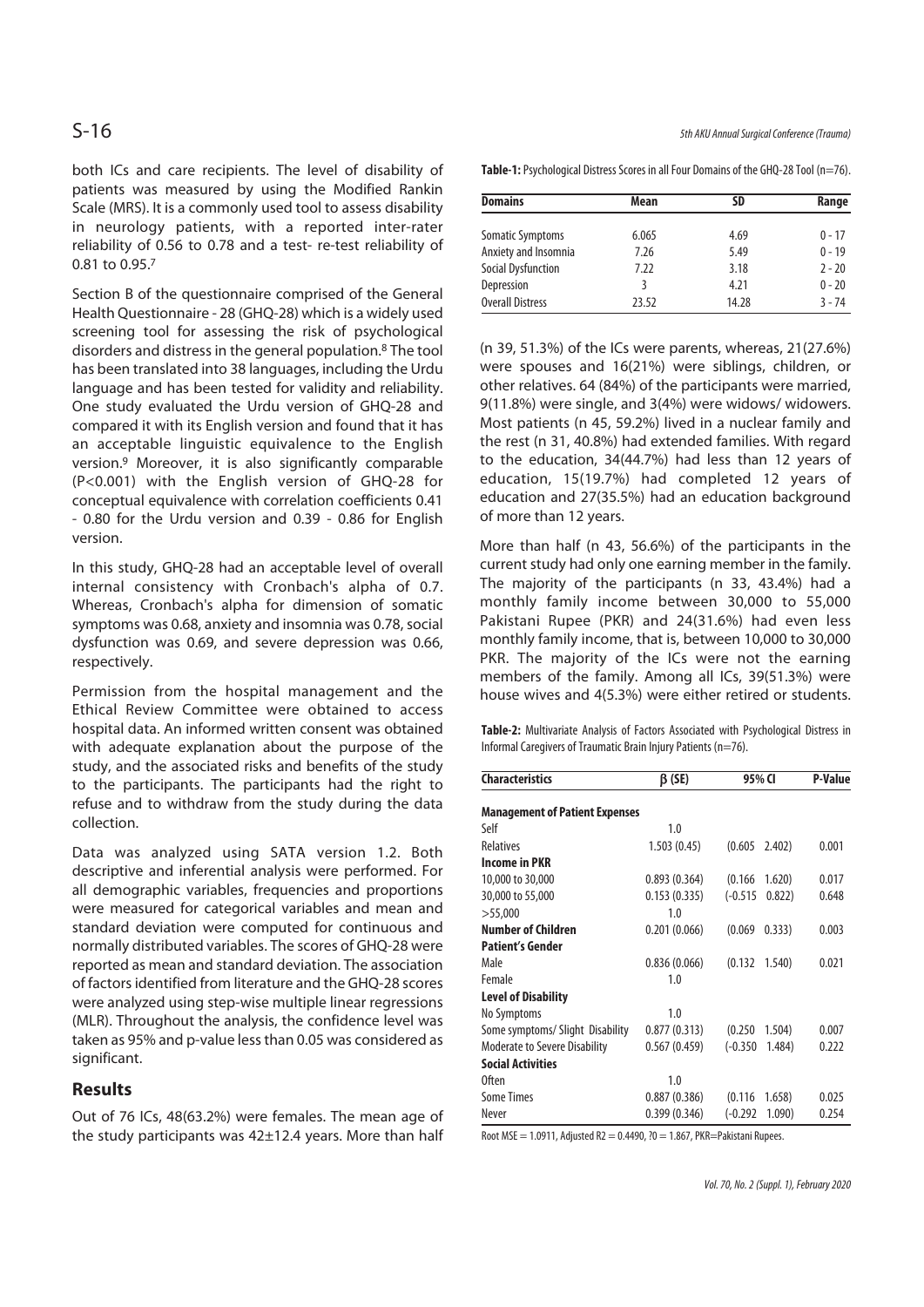Participants who were employed (n 33, 43.4%) were either doing a job or had private business. In terms of expenses, 45(59.2%) had no monthly expense regarding patient treatment or rehabilitation, 17(22.3%) were spending less than 5000 PKR per month and 14(18.4%) had an expense of more than 5000 PKR per month on the patient. The majority of the participants (n 68, 89.5%) were able to manage the patient's and house hold expenses on their own; however, a few participants required external assistance from relatives or other welfare organizations. Regarding housing, 66(86.8%) participants had concrete houses and 10(13.2%) were living in adobe houses. In regard to patients; the mean age of patients was 30 years (SD+10.0) and the majority (n 63, 82.9%) were male. The level of disability varied among the patients. Almost two third of the patients (n 50, 65.9%) had some residual symptoms or slight disability, 17(22.4%) had no symptoms, whereas, 9(11.9%) patients had a moderate to severe level of disability.

According to GHQ-28 rating, the overall level of psychological distress of study participants was 23.5 (+14.28). Scores of all the four domains that are somatic symptoms, anxiety and insomnia, social dysfunction, and depression are described in Table-1.

In order to identify the predictors of psychological distress among the ICs of the TBI patients, a multiple linear regression model was developed, using the step wise approach. Adequacy of the final model was checked by plotting residuals against the predicted values, which showed approximately equal distribution of variances. Moreover, the normal probability plot was also checked for the residual, which was also approximately normal.

The final model showed a high level of significance, with a P- value of <0.0001 and root MSE of 1.091. The model signified that 44.9% (R2 Adj=0.449) of the variability in the distress level was explained by the management of patient's expenses ( $β$  [SE] = 1.503 [0.45], p=0.001), income (β [SE] = 0.893 [0.364], p=0.017), number of children (β [SE] = 0.201 [0.066], p=0.003), patient's gender (β [SE] = 0.836 [0.352], p=0.021), patient's level of disability (β [SE]  $= 0.877$  [0.313], p=0.007), and social activity. Absence of multi co-linearity was verified through VIF and 1/VIF. Table 2 represents the multivariate analysis.

#### **Discussion**

The mean distress score of the ICs of TBI patients was 23.5 (+14.28). This is consistent with a study that measured the distress of ICs of TBI patients in Australia, using the same tool.10 A significant level of psychological distress among the ICs of TBI is also reported in several other studies.<sup>11,12</sup> According to the findings of this study, a need of financial assistance for managing patient expenses (patient expense management), low family income, the number of children, patient's gender, and the patient's level of disability and lack of socialization are the significant predictors of the psychological distress among the ICs of young TBI patients. Caregivers, who take financial assistance from other relatives or from welfare organizations for the treatment and rehabilitation of patients, tend to have more distress than those who are able to manage all patient related expenses by themselves. Contextually, these findings are not astonishing, as the majority of the population in Pakistan belongs to the lower income bracket and, yet, medical expenses are often paid out of the pocket. In addition to the study findings, some family members mentioned that they had to sell off all their assets for the treatment and even had to take loans for additional expenses for the rehabilitation of the patient. All the above circumstances have contributed to the psychological distress of the ICs. Consistent with the findings of some previous studies, the current study also revealed that low family income has a significant association with the psychological distress of the ICs.11,13-15 Since the treatment of TBI patients includes a prolonged and expensive phase of rehabilitation, it becomes difficult for the family to bear the cost with limited financial resources. In relation to the current study, several participants mentioned that patients were the earning members of the family before injury; however, they were not able to resume their work after TBI. This resulted in a great dent in the family income causing further distress in the family.

The study findings described that, with an increase in the number of children of ICs, their level of distress also increases. This may be due to an increase in the responsibilities of the ICs. Parenting is a full-time job that requires thorough attention. Along with the responsibilities of a parent, taking the role of an IC becomes challenging and leads to distress in the ICs.

A study reported that the ICs are 1.32 times more likely to have distress if the patient is male. Similar findings were identified in the current study.16 However, unlike the above findings, another study conducted in Canada, reported that the female gender of the patient had a positive association with the family's level of distress.17 This difference in the findings may be due to the contextual differences. In the context of Pakistan, males are valued more than females. In addition, often, males are the head of the family and their functional status affects the overall family. Like other studies, the majority of the ICs in this study were females; however, no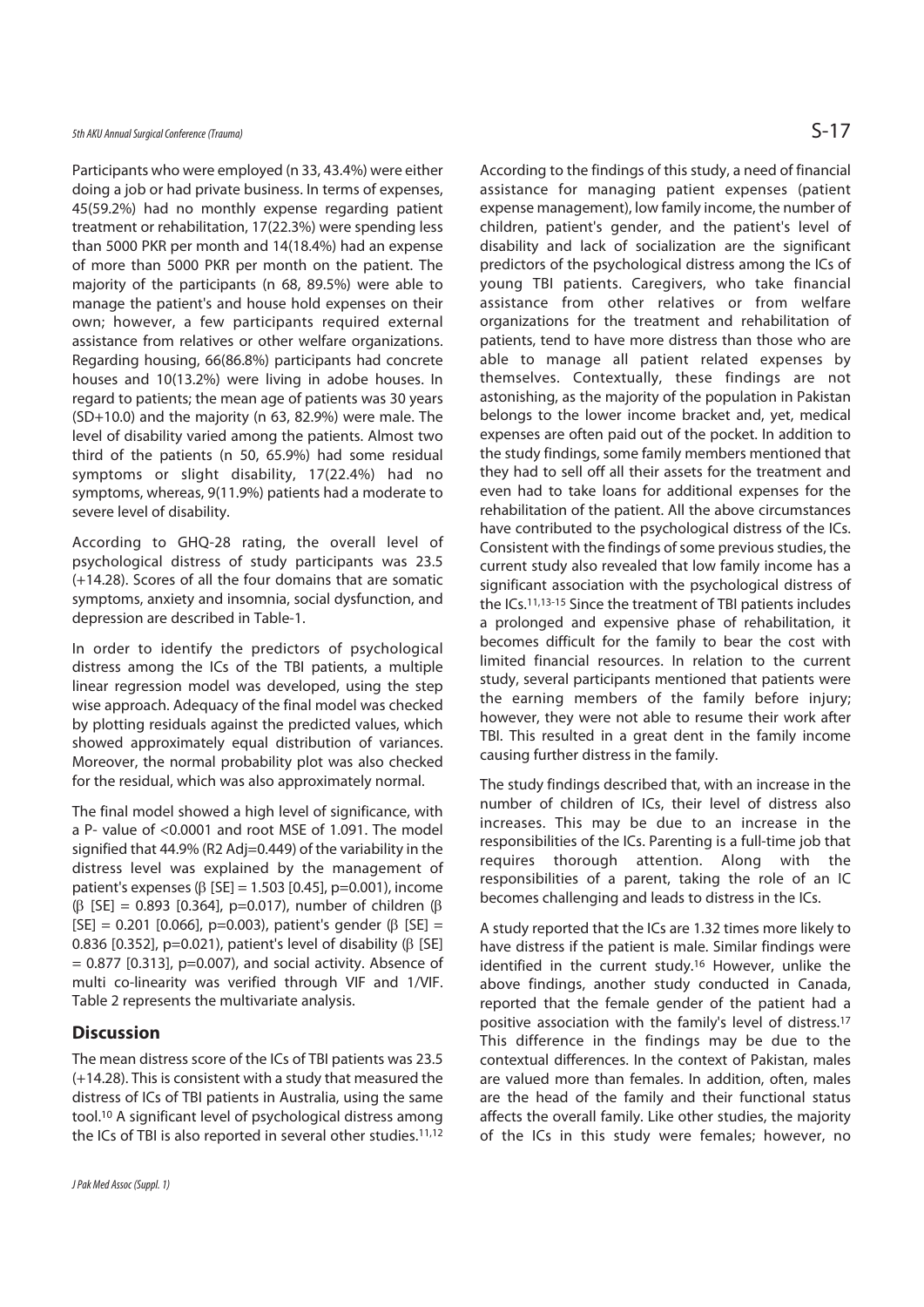significant correlation was found between the level of distress and the gender of the ICs.10,12,18

Consistent with the findings in the literature, the current study also suggests that the presence of some symptoms (headache, aggression, forgetfulness and low moods) and a slight disability are positively associated with the psychological distress of the ICs.11,18,19 For instance, while sharing their experiences; a few participants reported that they could not share all their problems with the patient as they used to do before the injury because the patient would get stressed and aggressive. On the contrary, one study found no connection in the level of disability and psychological distress;<sup>13</sup> whereas, according to one study, psychological distress increases with increase in the level of disability.12 Such variability in the findings may be due to the difference in the role of the injured family member in the family and the extent of support system available for the IC.

It was observed in the study that participants who were not involved in any of the social activities had a higher level of distress; this is a congruent with the literature.20,21

Similar to findings in literature, most of the ICs in the study were either parents or spouses of the patients; however, no significant correlation of relationship was found with the level of distress.10-12

Although majority of the study participants were less educated, as compared to the studies conducted in developed countries like the USA; education has not shown any significant association with the level of distress in the ICs.13,22

To the best of the researcher's knowledge, this is the first study that assessed the distress and its determinants among the ICs of young TBI patients in the Pakistani context. Each participant was visited at their residential place by the principal investigator for the purpose of data collection. This has increased the rigor of the study and reduced the chance of biases. Furthermore, in the study, GHQ-28 tool was used, which has already been tested for validity and reliability in more than 35 languages, including its Urdu and English versions, which were used in the current study.

The limitation of current study is that data was collected from one setting only which brought in only, seventy-six participants, following the consecutive sampling technique therefore, the findings of the study have limited generalizability. Also, due to the small sample size, the assumption of normality was not achieved, for which data was transformed.

# **Conclusion**

To the best of the researcher's knowledge, this is the first study that assessed the distress and its determinants among the ICs of young TBI patients in the Pakistani context. The findings of the study have shown a comparatively high level of distress in the ICs of patients with slight disability and symptoms such as aggression, low mood, forgetfulness, and inability to perform previous tasks that they were doing before the injury. This calls for the need of psychological screening and support for both the patients and the ICs. It has also been identified from the study that ICs with a lower family income tend to have a higher level of distress. Knowing the fact that in Pakistan medical expenses are paid out of the pocket, low-cost interventions like telephonic psychological consults, support groups, and psychological screening on patient follow-ups could be worked out.

**Acknowledgement:** The study was the partial requirement for the degree of Masters of Science in Nursing and was funded from student thesis budget of the Aga Khan University. The authors would like to acknowledge the Aga Khan University management to allow access to patient records for data collection.

**Declaration:** The authors declare no conflict of interest.

**Authorship Statement:** All authors approve that they all have made a substantial contribution to the study for the publication and all have read and approved the final manuscript.

### **References**

- World Health Organization. Investing in Mental Health. Geneva, Switzerland: WHO's Press, 2003.
- 2. Husain N, Chaudhry N, Jafri F, Tomenson B, Surhand I, Mirza I, et al. Prevalence and risk factors for psychological distress and functional disability in urban Pakistan. WHO South East Asia J Public Health 2014;3:144-53.
- 3. World Health Organization. Depression: fact sheet. News release. The WHO's Media Centre. [Online] 2016 [Cited 2019 November 29].Available from URL: http://www.portal.pmnch.org/mediacentre/ factsheets/fs369/en/.
- 4. Shah AJ, Wadoo O, Latoo J. Psychological distress in carers of people with mental disorders. Br J Med Pract 2010;3:327.
- 5. Cassidy T, McLaughlin M. Psychological distress of female caregivers of significant others with cancer. Cogent Psychol 2015;2:e999405.
- 6. Oshio T. How is an informal caregiver's psychological distress associated with prolonged caregiving? Evidence from a six-wave panel survey in Japan. Qual Life Res 2015;24:2907-15.
- 7. Banks JL, Marotta CA. Outcomes validity and reliability of the modified Rankin scale: implications for stroke clinical trials: a literature review and synthesis. Stroke 2007; 38: 1091-6. doi: 10.1161/01.STR.0000258355.23810.c6.
- 8. Sterling M. General Health Questionnaire 28 (GHQ-28). J Physiother 2011;57:259. doi: 10.1016/S1836-9553(11)70060-1.